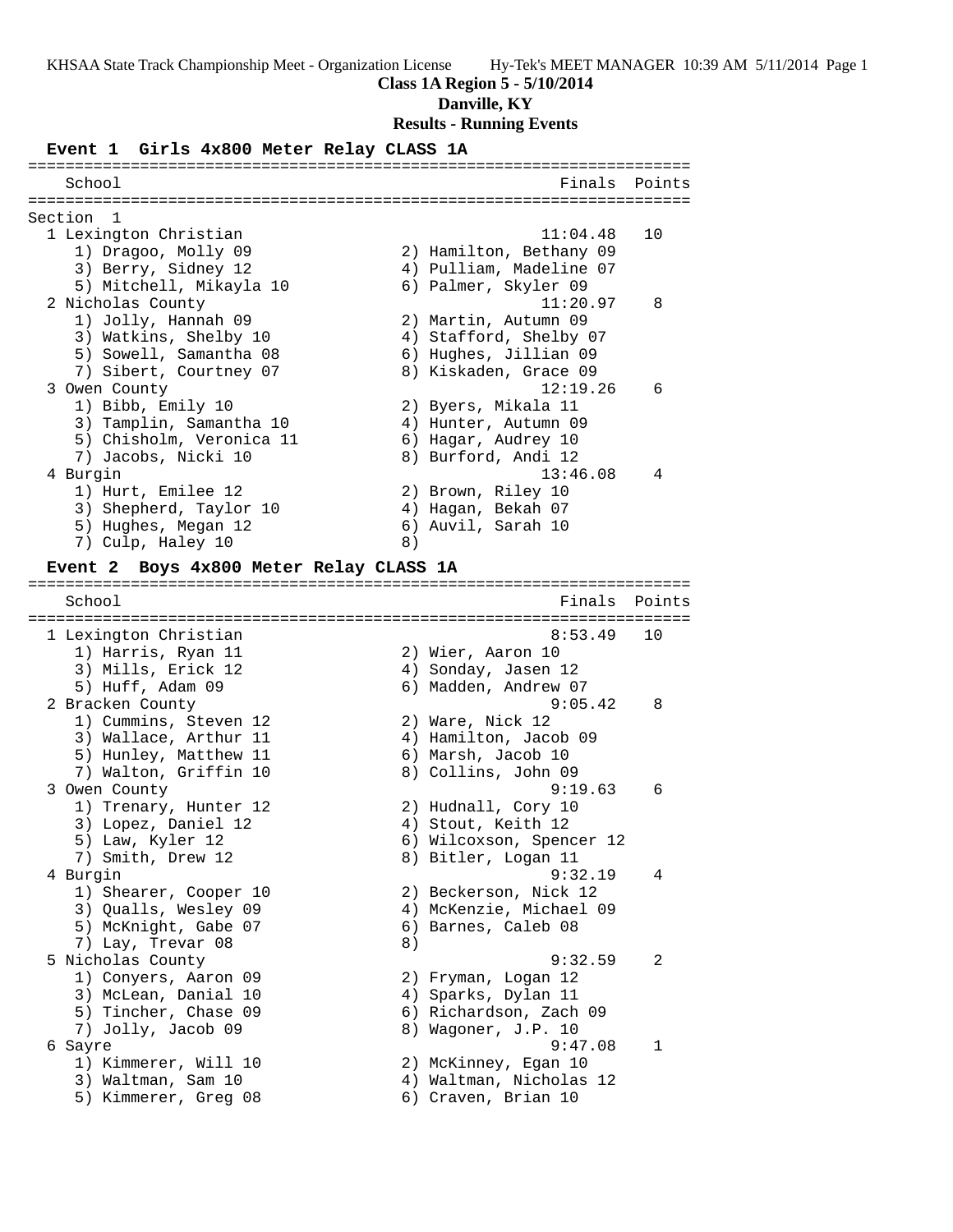## **Class 1A Region 5 - 5/10/2014**

## **Danville, KY**

# **Results - Running Events**

## **....Event 2 Boys 4x800 Meter Relay CLASS 1A**

| 7 Danville             | 9:57.23                 |
|------------------------|-------------------------|
| 1) Verhoven, Cole 09   | 2) McMurry, Clellan 11  |
| 3) Calvert, Matthew 11 | 4) Wagner, Matt 11      |
| 5) Baird, Alden 09     | 6) Boyd, Hayden 10      |
| 8 Paris                | 9:59.91                 |
| 1) Fryman, Chad 10     | 2) Brady, Connor 09     |
| 3) Mendoza, Gerardo 10 | 4) Arnett, Noah 07      |
| 5) Smith, Andy 11      | 6) Salinas, Dag 09      |
| 7) Hunt, Dylan 10      | 8) Washington, Malik 12 |
|                        |                         |

### **Event 3 Girls 100 Meter Hurdles CLASS 1A**

| Name                                    | Year School            | Finals Points |                |
|-----------------------------------------|------------------------|---------------|----------------|
|                                         |                        |               |                |
| 1 Hughes, Jillian                       | 09 Nicholas County     | 19.15         | 6              |
| 2 Sowell, Samantha                      | 08 Nicholas County     | 20.12         | $\mathfrak{D}$ |
| 3 Hagar, Audrey                         | 10 Owen County         | 26.41         |                |
| Section 2                               |                        |               |                |
| 1 Shaw, Shantiqa                        | 12 Frankfort           | 17.44         | 1 O            |
| 2 Morse, Maggie                         | 10 Gallatin County     | 18.79         | -8             |
| 3 West, Shannon                         | 09 Lexington Christian | 19.76         | $\overline{4}$ |
| 4 Siddiqui, Hibbah                      | 11 Danville            | 20.16         | 1              |
| 5 Jacobs, Nicki                         | 10 Owen County         | 20.34         |                |
| 6 Campbell, Taylor                      | 10 Lexington Christian | 20.86         |                |
| Event 4 Boys 110 Meter Hurdles CLASS 1A |                        |               |                |
|                                         |                        |               |                |
| Name                                    | Year School            | Finals        | Points         |
|                                         |                        |               |                |

|                                                                                         | 15.92                                                              | 10 |
|-----------------------------------------------------------------------------------------|--------------------------------------------------------------------|----|
|                                                                                         | 17.61                                                              |    |
|                                                                                         | 19.10                                                              | 6  |
|                                                                                         | 19.34                                                              | 4  |
| Section 1<br>1 Ellery, Anrique<br>2 Wagoner, J.P.<br>3 Warren, Kyron<br>4 Pence, Dakota | 11 Danville<br>10 Nicholas County<br>10 Danville<br>12 Owen County |    |

### **Event 5 Girls 100 Meter Dash CLASS 1A**

| Finals Points                                                                                                                                                                                                            |    |
|--------------------------------------------------------------------------------------------------------------------------------------------------------------------------------------------------------------------------|----|
|                                                                                                                                                                                                                          |    |
| 16.09                                                                                                                                                                                                                    |    |
|                                                                                                                                                                                                                          |    |
| 15.19                                                                                                                                                                                                                    |    |
| 15.36                                                                                                                                                                                                                    |    |
| 16.49                                                                                                                                                                                                                    |    |
| 17.05                                                                                                                                                                                                                    |    |
| 18.09                                                                                                                                                                                                                    |    |
|                                                                                                                                                                                                                          |    |
| 14.25                                                                                                                                                                                                                    | 2  |
| 14.41                                                                                                                                                                                                                    |    |
|                                                                                                                                                                                                                          |    |
| 13.12                                                                                                                                                                                                                    | 10 |
| 13.37                                                                                                                                                                                                                    | 8  |
| 13.69                                                                                                                                                                                                                    | 6  |
| 14.15                                                                                                                                                                                                                    | 4  |
| 14.29                                                                                                                                                                                                                    |    |
| Year School<br>10 Sayre<br>12 Danville<br>12 Owen County<br>11 Bracken County<br>07 Trimble County<br>09 Trimble County<br>12 Frankfort<br>12 Danville<br>12 Burgin<br>12 Frankfort<br>09 Paris<br>09 Paris<br>10 Burgin |    |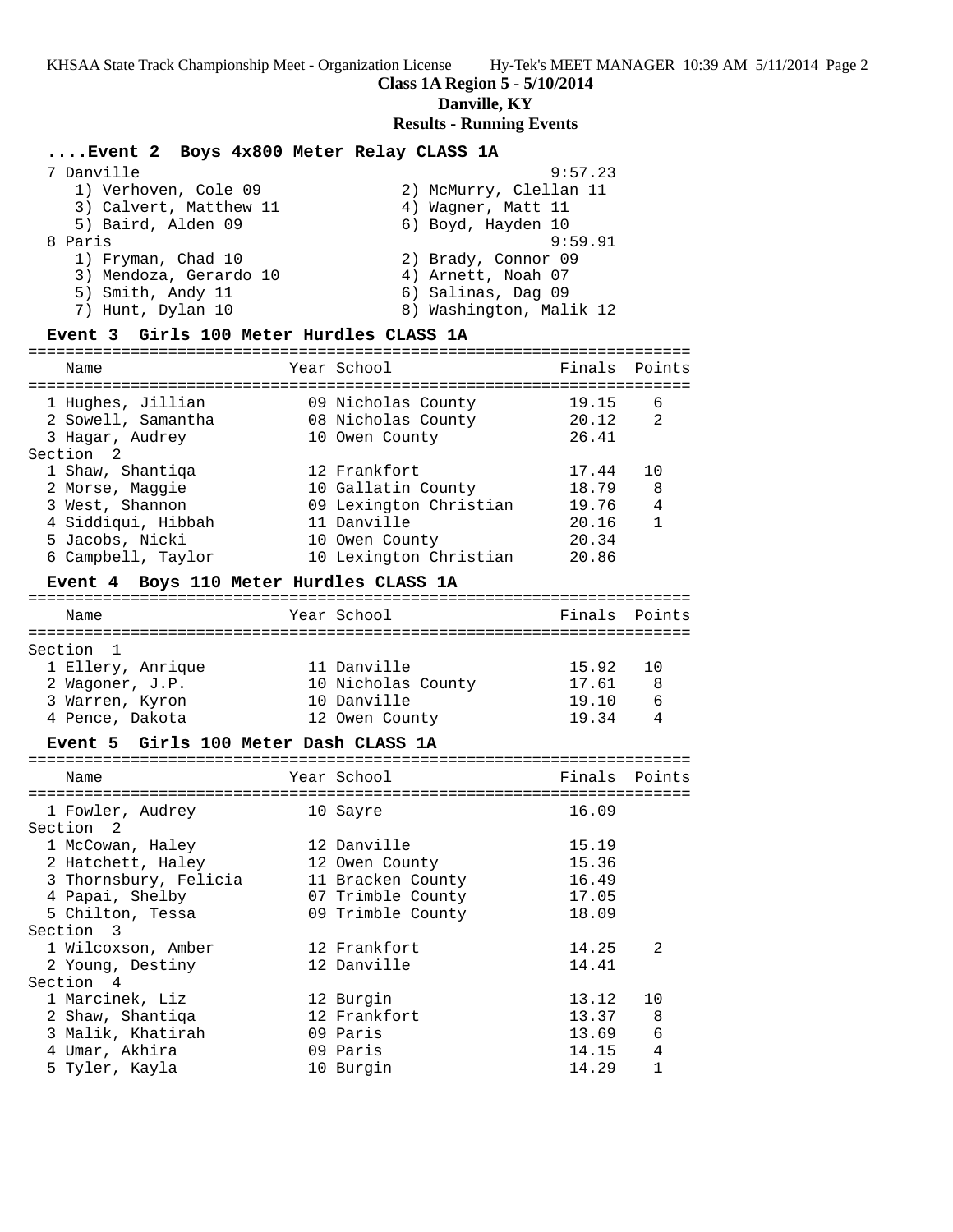**Class 1A Region 5 - 5/10/2014**

**Danville, KY**

**Results - Running Events**

| Event 5 Girls 100 Meter Dash CLASS 1A<br>6 Bilberry, Emma | 14.79<br>09 Sayre                                |              |
|-----------------------------------------------------------|--------------------------------------------------|--------------|
| Event 6 Boys 100 Meter Dash CLASS 1A                      |                                                  |              |
|                                                           |                                                  |              |
| Name                                                      | Year School<br>Finals                            | Points       |
|                                                           |                                                  |              |
| Section 1                                                 |                                                  |              |
| 1 Wetenkamp, Joey                                         | 09 Eminence<br>13.29                             |              |
| 2 Mudd, Noah                                              | 13.48<br>09 Eminence                             |              |
| 3 Stewart, Wesley                                         | 14.73<br>09 Burgin                               |              |
| -- Holsinger, Jeremiah                                    | 10 Burgin<br>FS                                  |              |
| Section <sub>2</sub>                                      |                                                  |              |
| 1 Nelson, Zach                                            | 11 Trimble County<br>13.18                       |              |
| 2 Hall, Michael                                           | 13.35<br>12 Carroll County<br>13.57              |              |
| 3 Bitler, Logan<br>4 Marsh, Jacob                         | 11 Owen County<br>14.71<br>10 Bracken County     |              |
| 5 Fugate, Brody                                           | 08 Trimble County<br>15.05                       |              |
| Section 3                                                 |                                                  |              |
| 1 Craven, Brian                                           | 12.30<br>10 Sayre                                | 2            |
| 2 Brown, Chris                                            | 11 Gallatin County<br>12.55                      | $\mathbf{1}$ |
| 3 Diehl, John                                             | 08 Lexington Christian<br>12.56                  |              |
| Section 4                                                 |                                                  |              |
| 1 Ellery, Anrique                                         | 11 Danville<br>11.53                             | 10           |
| 2 Ray, Ace                                                | 12 Danville<br>11.58                             | 8            |
| 3 King, Jacob                                             | 11 Paris<br>11.85                                | 6            |
| 4 Washington, Jalen                                       | 11.95<br>11 Frankfort                            | 4            |
| 5 Preston, Andrew                                         | 12 Lexington Christian<br>12.60                  |              |
| 6 Gibbs, Lucas                                            | 09 Carroll County<br>15.89                       |              |
| Event 7 Girls 4x200 Meter Relay CLASS 1A                  |                                                  |              |
| School                                                    | Finals                                           | Points       |
|                                                           |                                                  |              |
| Section 1                                                 |                                                  |              |
| 1 Paris                                                   | 1:54.50                                          | 10           |
| 1) Umar, Akhira 09                                        | 2) Dumphord, Aundrea 11                          |              |
| 3) Myers, Tiarra 11                                       | 4) Malik, Khatirah 09                            |              |
| 5) Brown, Alyssa 10                                       | 6) Perez, Jazmin 10                              |              |
| 7) Marks, Jayde 12                                        | 8)                                               |              |
| 2 Lexington Christian                                     | 1:56.20                                          | 8            |
| 1) Fugman, Lauren 10                                      | 2) Hacker, Audrey Grace 10                       |              |
| 3) Mitchell, Sophia 08                                    | 4) Parks, Bekah 10                               |              |
| 5) Palmer, Skyler 09                                      | 6) Campbell, Taylor 10                           |              |
| 7) Sapp, Gracie 10                                        | 8)                                               |              |
| 3 Nicholas County                                         | 2:04.20                                          | 6            |
| 1) Green, Abby 09                                         | 2) Martin, Autumn 09                             |              |
| 3) Sibert, Courtney 07                                    | 4) Jolly, Hannah 09                              |              |
| 5) Kiskaden, Grace 09<br>7) Hughes, Jillian 09            | 6) Sowell, Samantha 08<br>8) Stafford, Shelby 07 |              |
| 4 Owen County                                             | 2:05.57                                          | 4            |
| 1) Chisholm, Veronica 11                                  | 2) Wilhoite, Sarah 12                            |              |
| 3) Burford, Andi 12                                       | 4) Bibb, Emily 10                                |              |
| 5) Byers, Mikala 11                                       | 6) Hunter, Autumn 09                             |              |
| 7) Jacobs, Nicki 10                                       | 8) Rivera, Paula 12                              |              |
| 5 Burgin                                                  | 2:06.33                                          | 2            |
|                                                           |                                                  |              |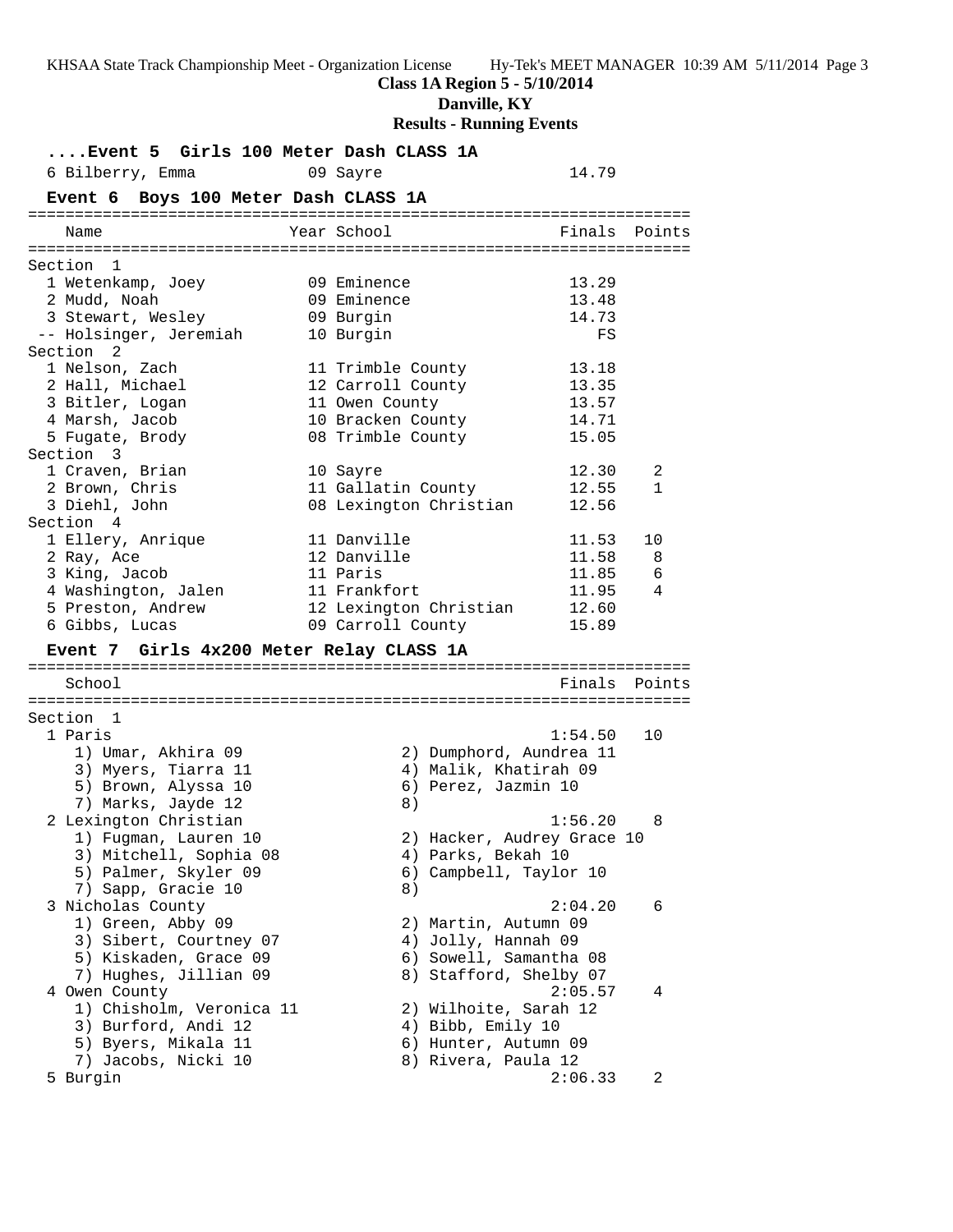**Class 1A Region 5 - 5/10/2014**

**Danville, KY**

**Results - Running Events**

### **....Event 7 Girls 4x200 Meter Relay CLASS 1A**

| 1) Auvil, Sarah 10        | 2) Brown, Riley 10     |
|---------------------------|------------------------|
| 3) Shepherd, Taylor 10    | 4) Hughes, Megan 12    |
| 5) Johnson, Mariah 10     | 6) Marcinek, Liz 12    |
| 7) Tyler, Kayla 10        | 8) Burke, Summer 12    |
| 6 Bracken County          | 2:14.89                |
| 1) Anderson, Samantha 09  | 2) Campbell, Leslie 11 |
| 3) Stephenson, Chelsea 11 | 4) White, Alisha 11    |
| 5) Thornsbury, Felicia 11 | 6) Dotson, Kyndal 07   |
|                           |                        |

#### **Event 8 Boys 4x200 Meter Relay CLASS 1A**

======================================================================= School **Finals Points** ======================================================================= Section 2 1 Danville 1:33.75 10 1) Johnson, Trenton 11 2) Turner, Jakobi 10 3) Ray, Ace 12 12 12 12 12 13 4 4 Grey, Jawan 12 5) Ellery, Anrique 11 6) Singleton, Josh 12 7) Spann, Nolan 12 8) Warren, Kyron 10 2 Lexington Christian 1:35.87 8 1) Hamilton, Graften 12 2) Brittain, Nathan 12 3) Mills, Erick 12 4) Potter, Logan 09 5) Preston, Andrew 12 6) Sonday, Jasen 12 7) Diehl, John 08 8) 3 Paris 1:36.14 6 1) King, Jacob 11 2) Clark, James 10 3) Washington, Malik 12 4) Wells, Jekobi 09 5) Thompson, Derrick 08 6) Smith, Andy 11 7) Washington, Jamaal 11  $\hskip10mm 8$ ) Fryman, Chad 10 4 Nicholas County 1:43.98 4 1) Conyers, Aaron 09 2) Hurd, Carl 12 3) Richardson, Zach 09 4) Fryman, Logan 12 5) Wagoner, J.P. 10 6) Tincher, Chase 09 7) Sparks, Dylan 11 and 8) McLean, Danial 10 5 Owen County 1:45.22 2 1) Bitler, Logan 11 2) Joslin, Kody 11 3) Wilcoxson, Spencer 12 4) Hatchett, Rhyan 10 5) Law, Kyler 12 6) Stout, Keith 12 7) Smith, Drew 12 8) Lopez, Daniel 12 6 Burgin 1:56.89 1 1) McKnight, Gabe 07 2) Stewart, Wesley 09 3) Shearer, Cooper 10 4) Holsinger, Jackson 09 5) Lay, Trevar 08 6) McKenzie, Michael 09 7) Barnes, Caleb 08 8) Qualls, Wesley 09

#### **Event 9 Girls 1600 Meter Run CLASS 1A**

======================================================================= Name The Year School The Finals Points ======================================================================= Section 1 1 Patterson, Maddox 11 Sayre 5:21.20 10 2 Smith, Meagan 12 Danville 5:23.18 8 3 Berry, Sidney 12 Lexington Christian 5:57.87 6 4 Pulliam, Madeline 07 Lexington Christian 6:06.79 4 5 Wheeler, Dee Dee 08 Sayre 6:07.30 2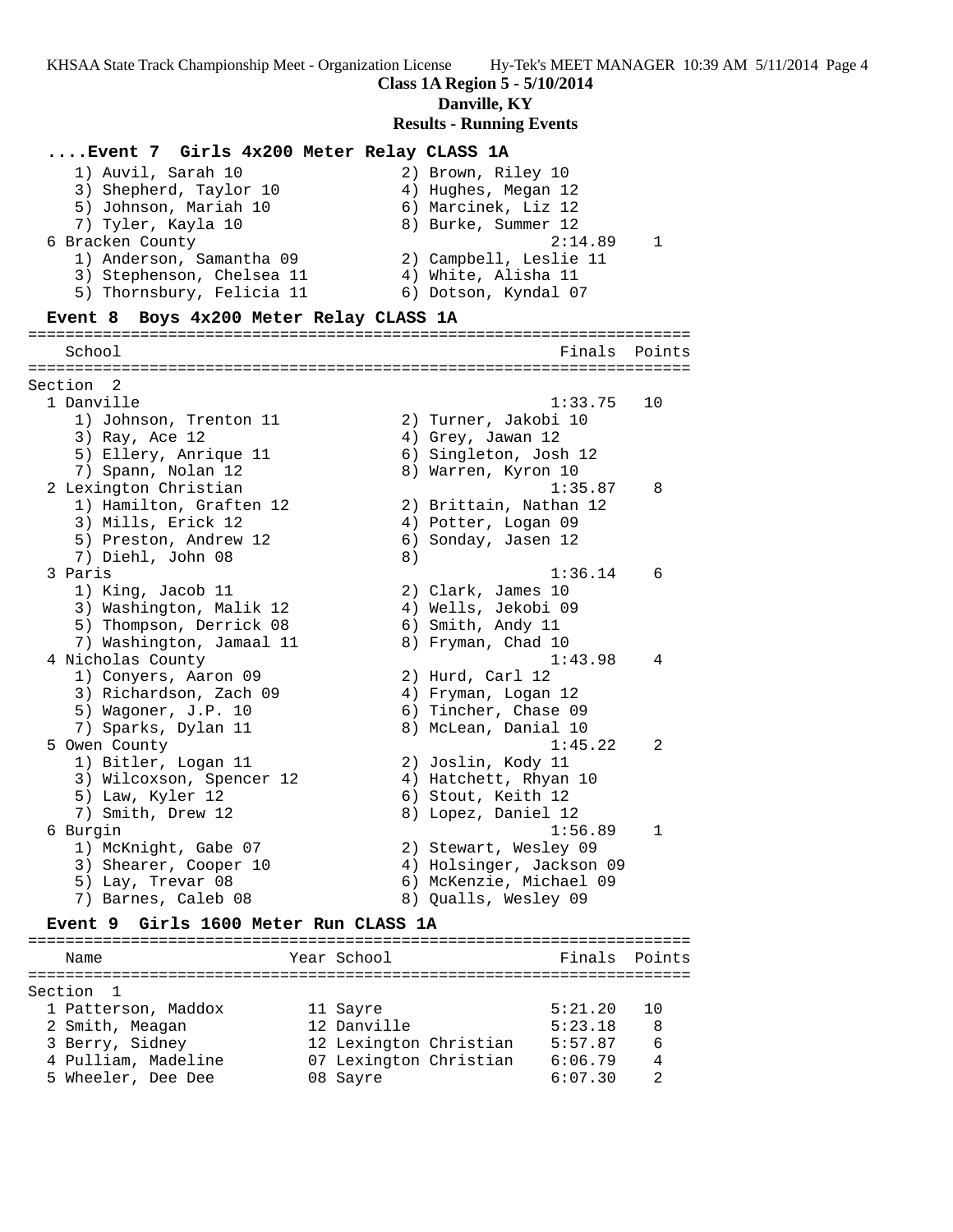**Class 1A Region 5 - 5/10/2014**

**Danville, KY**

**Results - Running Events**

| Event 9 Girls 1600 Meter Run CLASS 1A               |                               |                            |              |  |
|-----------------------------------------------------|-------------------------------|----------------------------|--------------|--|
| 6 Perez, Jazmin                                     | 10 Paris                      | 6:27.34                    | 1            |  |
| 7 Hunter, Autumn                                    | 09 Owen County                | 6:36.57                    |              |  |
| 8 Baird, Kirsten                                    | 10 Trimble County             | 6:52.09                    |              |  |
| 9 Moore, Savannah                                   | 12 Trimble County             | 7:11.26                    |              |  |
| Event 10 Boys 1600 Meter Run CLASS 1A               |                               |                            |              |  |
| Name                                                | Year School                   | Finals                     | Points       |  |
| 1 Waltman, Nicholas                                 | 12 Sayre                      | 4:43.75                    | 10           |  |
| 2 Huff, Adam                                        | 09 Lexington Christian        | 4:44.13                    | 8            |  |
| 3 Wier, Aaron                                       | 10 Lexington Christian        | 4:44.68                    | 6            |  |
| 4 Hudnall, Cory                                     | 10 Owen County                | 4:59.39                    | 4            |  |
| 5 Robbins, Tray                                     | 12 Trimble County             | 5:01.63                    | 2            |  |
| 6 Lemus, Eliel                                      | 12 KY School /deaf            | 5:16.73                    | $\mathbf{1}$ |  |
| 7 Mantor, Hunter                                    | 10 Frankfort                  | 5:22.63                    |              |  |
| 8 Brady, Connor                                     | 09 Paris                      | 5:28.35                    |              |  |
| 9 Mendoza, Gerardo                                  | 10 Paris                      | 5:34.15                    |              |  |
| 10 McKenzie, Michael                                | 09 Burgin                     | 5:45.26                    |              |  |
| 11 Lay, Trevar                                      | 08 Burgin                     | 5:46.52                    |              |  |
| 12 Kimmerer, Greg                                   | 08 Sayre<br>10 Carroll County | 6:00.72                    |              |  |
| 13 Jeffery, Alex                                    |                               | 6:05.63                    |              |  |
| 14 Baird, Alden                                     | 09 Danville                   | 6:21.06                    |              |  |
| -- Hunley, Matthew                                  | 11 Bracken County             | DQ                         | inside lane  |  |
| Event 11 Girls 4x100 Meter Relay CLASS 1A<br>School |                               | Finals Points              |              |  |
|                                                     |                               |                            |              |  |
| Section 2<br>1 Paris                                |                               | 53.33                      | 10           |  |
| 1) Umar, Akhira 09                                  | 2) Dumphord, Aundrea 11       |                            |              |  |
| 3) Myers, Tiarra 11                                 | 4) Malik, Khatirah 09         |                            |              |  |
| 5) Brown, Alyssa 10                                 | 6) Perez, Jazmin 10           |                            |              |  |
| 7) Marks, Jayde 12                                  | 8)                            |                            |              |  |
| 2 Owen County                                       |                               | 56.46                      | 8            |  |
| 1) Burford, Andi 12                                 | 2) Hatchett, Haley 12         |                            |              |  |
| 3) Rivera, Paula 12                                 | 4) Jacobs, Nicki 10           |                            |              |  |
| 5) Wilhoite, Sarah 12                               |                               | 6) Chisholm, Veronica 11   |              |  |
| 7) Bibb, Emily 10                                   | 8) Byers, Mikala 11           |                            |              |  |
| 3 Lexington Christian                               |                               | 56.52                      | 6            |  |
| 1) Fugman, Lauren 10                                | 2) Campbell, Taylor 10        |                            |              |  |
| 3) Palmer, Skyler 09                                | 4) Parks, Bekah 10            |                            |              |  |
| 5) Sapp, Gracie 10                                  | 6) West, Shannon 09           |                            |              |  |
| 4 Danville                                          |                               | 56.82                      | 4            |  |
| 1) Hendren, Alexis 12                               | 2) McCowan, Haley 12          |                            |              |  |
| 3) Young, Destiny 12                                |                               | 4) Johnson, Daitorcha 12   |              |  |
| 5) Siddiqui, Hibbah 11                              |                               | 6) Walker-Smith, Taylor 12 |              |  |
| 7) Gonzalez, Aricel 12                              |                               | 8) Cisneros, Stephanie 12  |              |  |
| 5 Nicholas County                                   |                               | 57.56                      | 2            |  |
| 1) Green, Abby 09                                   | 2) Kiskaden, Grace 09         |                            |              |  |
| 3) Jolly, Hannah 09                                 | 4) Sibert, Courtney 07        |                            |              |  |
| 5) Martin, Autumn 09                                | 6) Sowell, Samantha 08        |                            |              |  |
| 7) Hughes, Jillian 09                               | 8) Stafford, Shelby 07        |                            |              |  |
| 6 Bracken County                                    |                               | 1:05.19                    | 1            |  |
|                                                     |                               |                            |              |  |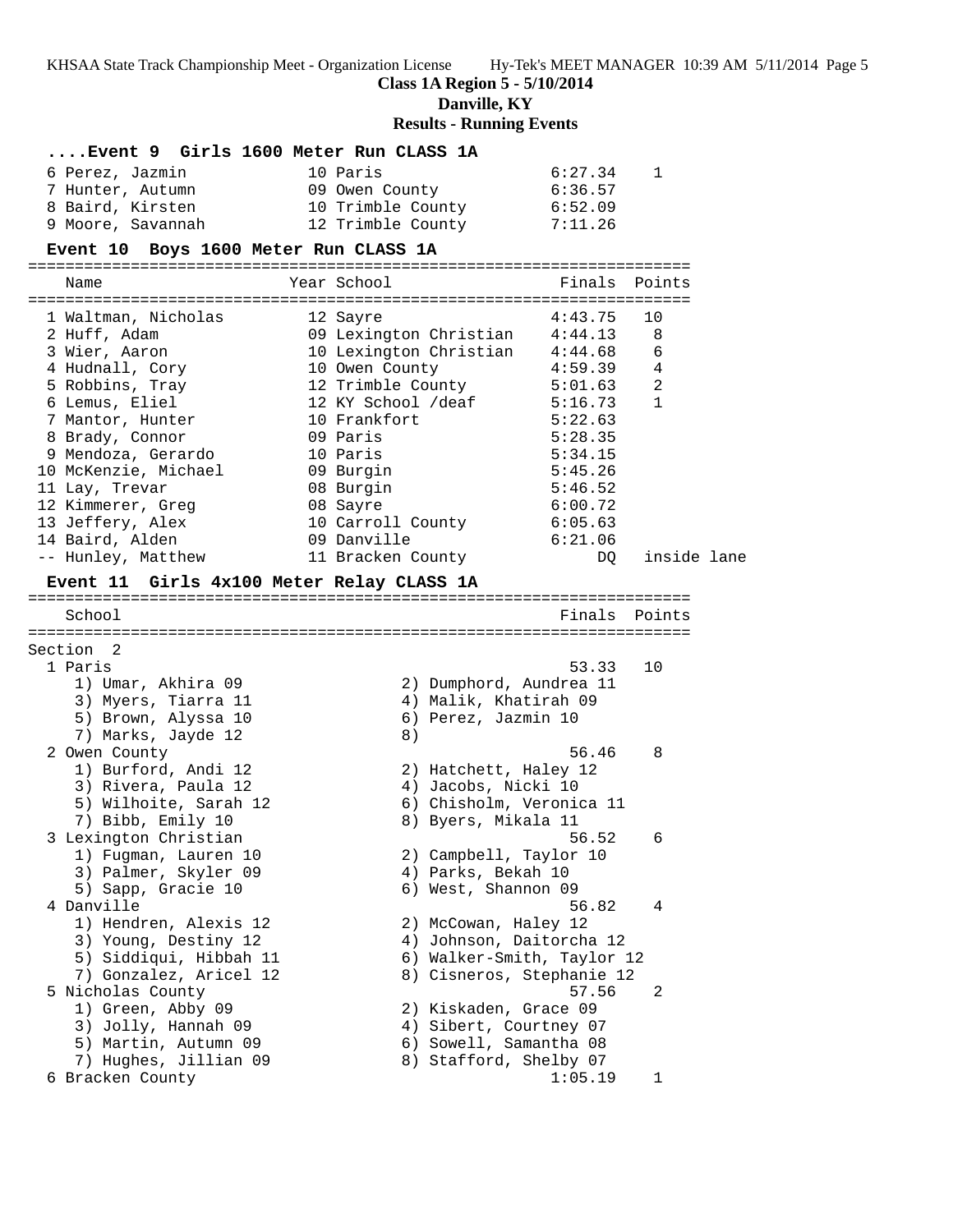**Class 1A Region 5 - 5/10/2014 Danville, KY Results - Running Events ....Event 11 Girls 4x100 Meter Relay CLASS 1A** 1) Anderson, Samantha 09 2) Campbell, Leslie 11 3) Stephenson, Chelsea 11 (4) White, Alisha 11 5) Dotson, Kyndal 07 6) Thornsbury, Felicia 11 **Event 12 Boys 4x100 Meter Relay CLASS 1A** ======================================================================= School **Finals Points** ======================================================================= Section 1<br>1 Owen County 1 Owen County 51.04 1 1) Bitler, Logan 11 2) Joslin, Kody 11 3) Hatchett, Rhyan 10  $\hskip1cm 4$ ) Stout, Keith 12 5) Smith, Jeremy 09 6) Smith, Drew 12 7) Wilcoxson, Spencer 12 and 8) Law, Kyler 12 2 Burgin 1:01.08 1) Stewart, Wesley 09 2) Holsinger, Jackson 09 3) Hatfield, Drew 07 4) Hodges, Daylan 07 5) McKenzie, Michael 09 (6) Shearer, Cade 08 7) Auvil, Talon 07 8) Lay, Trevar 08 Section 2<br>1 Danville 1 Danville 45.17 10 1) Johnson, Trenton 11 (2) Turner, Jakobi 10 3) Ray, Ace 12  $\hskip 10mm 4$  4) Grey, Jawan 12 5) Ellery, Anrique 11 6) Singleton, Josh 12 7) Spann, Nolan 12 8) Warren, Kyron 10 2 Paris 45.91 8 1) King, Jacob 11 2) Clark, James 10 3) Washington, Malik 12 4) Wells, Jekobi 09 5) Williams, Aaron 11 6) Thompson, Derrick 08 7) Smith, Andy 11 8) Washington, Jamaal 11 3 Nicholas County 47.97 6 1) Hurd, Carl 12 2) Wagoner, J.P. 10 3) Conyers, Aaron 09 4) Richardson, Zach 09 5) Tincher, Chase 09 6) Fryman, Logan 12 7) McLean, Danial 10 8) Sparks, Dylan 11 4 Lexington Christian 48.01 4 1) Diehl, John 08 2) Preston, Andrew 12 3) Brittain, Nathan 12 4) Sonday, Jasen 12 5) Davis, Brian 10 6) Sabad, Wyatt 09 5 Carroll County 50.41 2 1) Gibbs, Lucas 09 2) Kruzan, Blake 12 3) Corbin, Malachi 09 4) Hall, Michael 12 5) Osborne, Brandon 12 6) Kruzan, Brandon 10 7) Burns, Michael 12 8) Brock, Branden 12 6 Trimble County 54.57 1) Brown, Calvin 10 2) Fugate, Brody 08 3) Schwarz, Isaac 07 (4) Nelson, Zach 11 5) Papai, Johnathan 10  $\qquad \qquad$  6) Rector, Daniel 11

KHSAA State Track Championship Meet - Organization License Hy-Tek's MEET MANAGER 10:39 AM 5/11/2014 Page 6

#### **Event 13 Girls 400 Meter Dash CLASS 1A**

======================================================================= Name The Year School Team Points Points ======================================================================= Section 1 1 Byers, Mikala 11 Owen County 1:19.16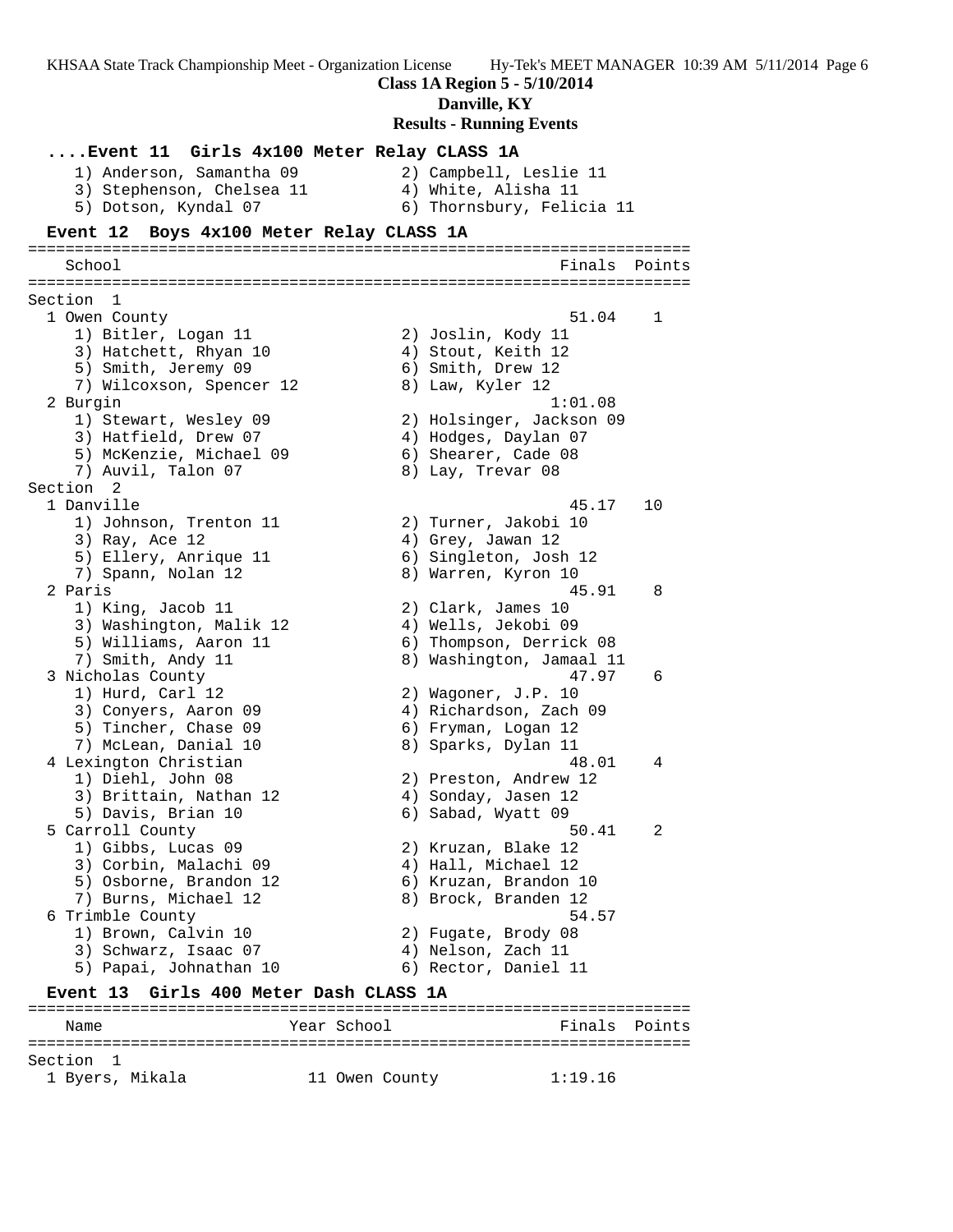# **Class 1A Region 5 - 5/10/2014**

**Danville, KY**

# **Results - Running Events**

|                                           | Event 13 Girls 400 Meter Dash CLASS 1A |                |               |
|-------------------------------------------|----------------------------------------|----------------|---------------|
| 2 Gonzalez, Aricel                        | 12 Danville                            | 1:28.07        |               |
| 3 Cisneros, Stephanie                     | 12 Danville                            | 1:39.81        |               |
| Section 2                                 |                                        |                |               |
| 1 Wilcoxson, Amber                        | 12 Frankfort                           | 1:08.50        | 4             |
| 2 Papai, Shelby                           | 07 Trimble County                      | 1:18.94        |               |
| Section 3                                 |                                        |                |               |
| 1 Mitchell, Sophia                        | 08 Lexington Christian                 | 1:05.02        | 10            |
| 2 Hacker, Audrey Grace                    | 10 Lexington Christian                 | 1:05.54        | 8             |
| 3 Hughes, Megan                           | 12 Burgin                              | 1:07.68        | 6             |
| 4 Dumphord, Aundrea                       | 11 Paris                               | 1:10.36        | 2             |
| 5 Brown, Riley                            | 10 Burgin                              | 1:11.98        | $\mathbf{1}$  |
| 6 Stafford, Shelby                        | 07 Nicholas County                     | 1:17.06        |               |
| Event 14 Boys 400 Meter Dash CLASS 1A     |                                        |                |               |
| Name                                      | Year School                            |                | Finals Points |
|                                           |                                        |                |               |
| Section 1                                 |                                        |                |               |
| 1 Walton, Griffin                         | 10 Bracken County                      | 1:01.07        |               |
| 2 Pence, Dakota                           | 12 Owen County                         | 1:03.23        |               |
| 3 Stout, Keith                            | 12 Owen County                         | 1:04.55        |               |
| Section <sub>2</sub>                      |                                        |                |               |
| 1 Burns, Michael                          | 12 Carroll County                      | 57.30          | $\mathbf{1}$  |
| 2 Faulkner, Devonte                       | 10 Frankfort                           | 1:00.19        |               |
| Section 3                                 |                                        |                |               |
| 1 Potter, Logan                           | 09 Lexington Christian                 | 54.16<br>54.28 | 10            |
| 2 Mills, Erick                            | 12 Lexington Christian                 | 55.21          | 8<br>6        |
| 3 Wallace, Arthur<br>4 Boyd, Hayden       | 11 Bracken County<br>10 Danville       | 56.20          | 4             |
| 5 Qualls, Wesley                          | 09 Burgin                              | 57.24          | 2             |
| 6 Wagner, Matt                            | 11 Danville                            | 59.24          |               |
|                                           |                                        |                |               |
| Event 15 Girls 300 Meter Hurdles CLASS 1A |                                        |                |               |
| Name                                      | Year School                            | Finals Points  |               |
|                                           |                                        |                |               |
| Section 1                                 |                                        |                |               |
| 1 Hughes, Jillian                         | 09 Nicholas County                     | 57.08          | 1             |
| 2 Hagar, Audrey                           | 10 Owen County                         | 1:01.65        |               |
| Section <sub>2</sub>                      |                                        |                |               |
| 1 Shaw, Shantiqa                          | 12 Frankfort                           | 50.10 10       |               |
| 2 Auvil, Sarah                            | 10 Burgin                              | 53.33          | 8             |
| 3 Jacobs, Nicki                           | 10 Owen County                         | 53.49          | 6             |
| 4 Sowell, Samantha                        | 08 Nicholas County                     | 56.67          | 4             |
| 5 West, Shannon                           | 09 Lexington Christian                 | 56.99          | 2             |
| 6 Campbell, Taylor                        | 10 Lexington Christian                 | 57.22          |               |
| Event 16 Boys 300 Meter Hurdles CLASS 1A  |                                        |                |               |
| Name                                      | Year School                            |                | Finals Points |
|                                           |                                        |                |               |
| Section 1                                 |                                        |                |               |
| 1 Davis, Brian                            | 10 Lexington Christian                 | 51.86          |               |
| 2 Wilcoxson, Spencer                      | 12 Owen County                         | 53.26          |               |
| Section<br>- 3                            |                                        |                |               |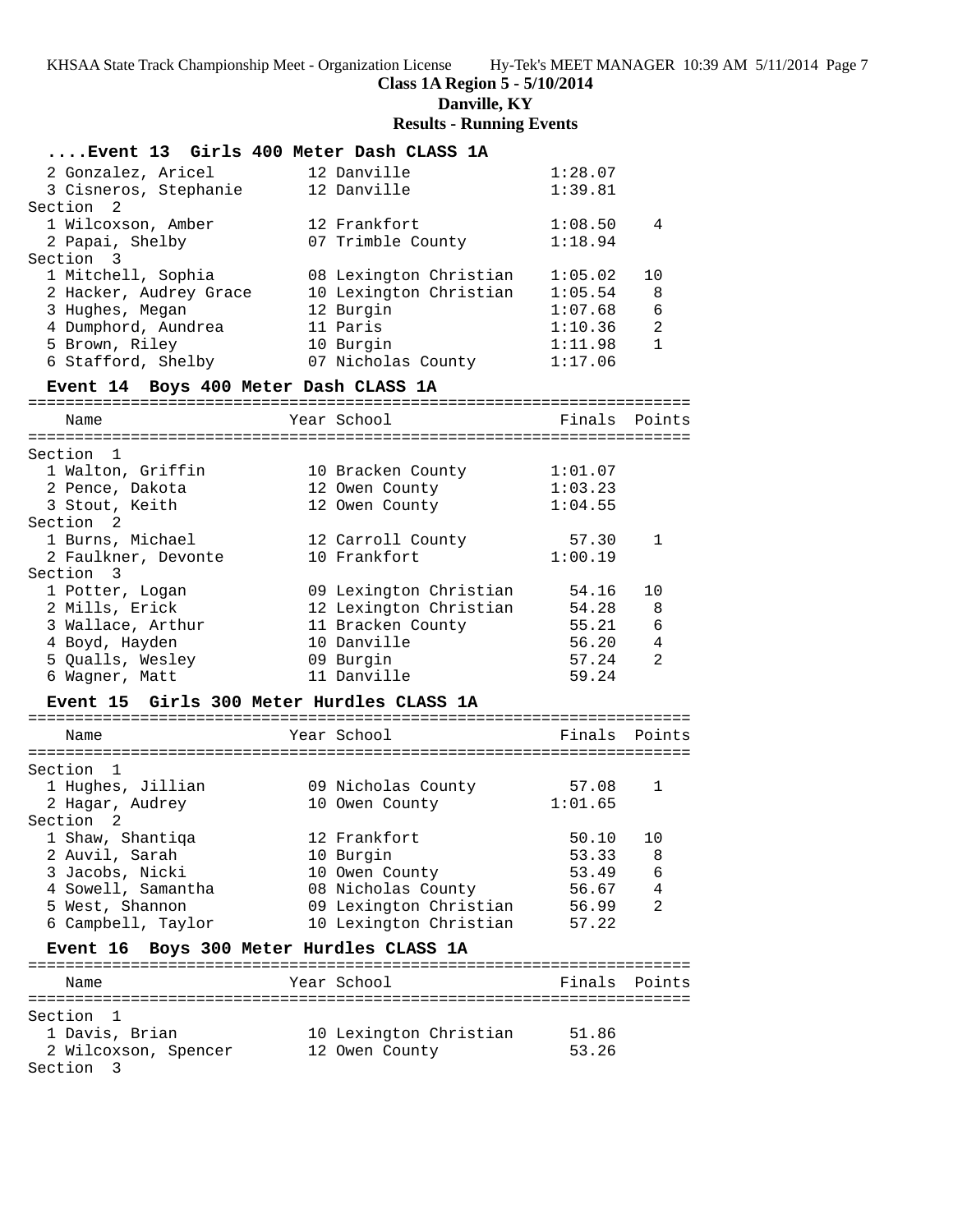## **Class 1A Region 5 - 5/10/2014**

**Danville, KY**

# **Results - Running Events**

| Event 16 Boys 300 Meter Hurdles CLASS 1A                                           |                                           |               |                |
|------------------------------------------------------------------------------------|-------------------------------------------|---------------|----------------|
| 1 Ellery, Anrique                                                                  | 11 Danville                               | 42.40         | 10             |
| 2 Wagoner, J.P.                                                                    | 10 Nicholas County                        | 44.14 8       |                |
| 3 Warren, Kyron                                                                    | 10 Danville                               | 44.29 6       |                |
| 4 Joslin, Kody 11 Owen County                                                      |                                           | 48.27         | $\overline{4}$ |
| 5 McKnight, Gabe                                                                   | 07 Burgin                                 | 49.84         | 2              |
| 6 Brown, Calvin                                                                    | 10 Trimble County                         | 51.51         | $\mathbf{1}$   |
| Event 17 Girls 800 Meter Run CLASS 1A                                              |                                           |               |                |
| -------------------<br>Name                                                        | ==========================<br>Year School | Finals Points |                |
| Section 1                                                                          |                                           |               |                |
|                                                                                    |                                           |               | 10             |
| 2 Berry, Sidney                                                                    | 12 Lexington Christian 2:37.50 8          |               |                |
| 3 Brierly, Ashley 11 Trimble County 2:42.05 6                                      |                                           |               |                |
| 4 Dragoo, Molly                                                                    | 09 Lexington Christian 2:43.28            |               | $\overline{4}$ |
| 5 Martinez, Sierra 12 Carroll County 2:48.61                                       |                                           |               | 2              |
| 6 Perez, Jazmin                                                                    | 10 Paris                                  | 2:52.85       | $\mathbf{1}$   |
| 7 Tamplin, Samantha                10 Owen County                          2:54.67 |                                           |               |                |
| 8 Allen, Lucie                                                                     | 10 Sayre                                  | 2:56.20       |                |
| 9 Kostelic, Katie                                                                  | 09 Sayre                                  | 2:56.49       |                |
| 10 Hunter, Autumn 09 Owen County 3:03.80                                           |                                           |               |                |
| 11 Moore, Savannah                                                                 | 12 Trimble County 3:15.72                 |               |                |
| Event 18 Boys 800 Meter Run CLASS 1A                                               |                                           |               |                |
|                                                                                    |                                           |               |                |
| Name                                                                               | Year School                               | Finals Points |                |
|                                                                                    |                                           |               |                |

| 1 Apel, Christian                           |          | 12 Trimble County                                         | 2:03.34       | 10             |
|---------------------------------------------|----------|-----------------------------------------------------------|---------------|----------------|
| 2 Wier, Aaron                               |          | 10 Lexington Christian 2:09.18                            |               | 8              |
| 3 Smith, Andy                               |          | 11 Paris                                                  | 2:10.76       | 6              |
| 4 Harris, Ryan                              |          | 11 Lexington Christian 2:13.31                            |               | $\overline{4}$ |
| 5 Cummins, Steven 12 Bracken County 2:16.42 |          |                                                           |               | 2              |
| 6 Lemus, Eliel                              |          | 12 KY School /deaf 2:16.47                                |               | $\mathbf{1}$   |
| 7 Hudnall, Cory                             |          | 10 Owen County 2:18.54                                    |               |                |
| 8 Sparks, Dylan                             |          | 11 Nicholas County 2:19.01                                |               |                |
| 9 Kimmerer, Will                            | 10 Sayre |                                                           | 2:19.21       |                |
| 10 McLean, Danial                           |          | 10 Nicholas County 2:20.61                                |               |                |
| 11 Mantor, Hunter                           |          | 10 Frankfort                                              | 2:21.57       |                |
| 12 Lopez, Daniel                            |          | 12 Owen County                                            | 2:21.74       |                |
| 13 McKinney, Eqan                           | 10 Sayre |                                                           | 2:25.18       |                |
| 14 Qualls, Wesley                           |          | 09 Burgin                                                 | 2:28.53       |                |
| 15 Calvert, Matthew                         |          | 11 Danville                                               | 2:30.30       |                |
| 16 Brady, Connor                            | 09 Paris |                                                           | 2:33.22       |                |
| 17 McMurry, Clellan 11 Danville             |          |                                                           | 2:35.26       |                |
| 18 Hunley, Matthew                          |          | 11 Bracken County 2:36.76<br>2:37.41 10 Frankfort 2:37.41 |               |                |
| 19 Faulkner, Devonte 10 Frankfort           |          |                                                           |               |                |
| 20 Schwarz, Isaac                           |          | 07 Trimble County 2:37.86                                 |               |                |
| 21 Shearer, Cooper                          |          | 10 Burgin                                                 | 2:38.62       |                |
| Event 19 Girls 200 Meter Dash CLASS 1A      |          |                                                           |               |                |
| Name                                        |          | Year School in the School and the School and School       | Finals Points |                |
| 1 Chisholm, Veronica 11 Owen County         |          |                                                           | 32.12         |                |

1 Chisholm, Veronica 31 Owen County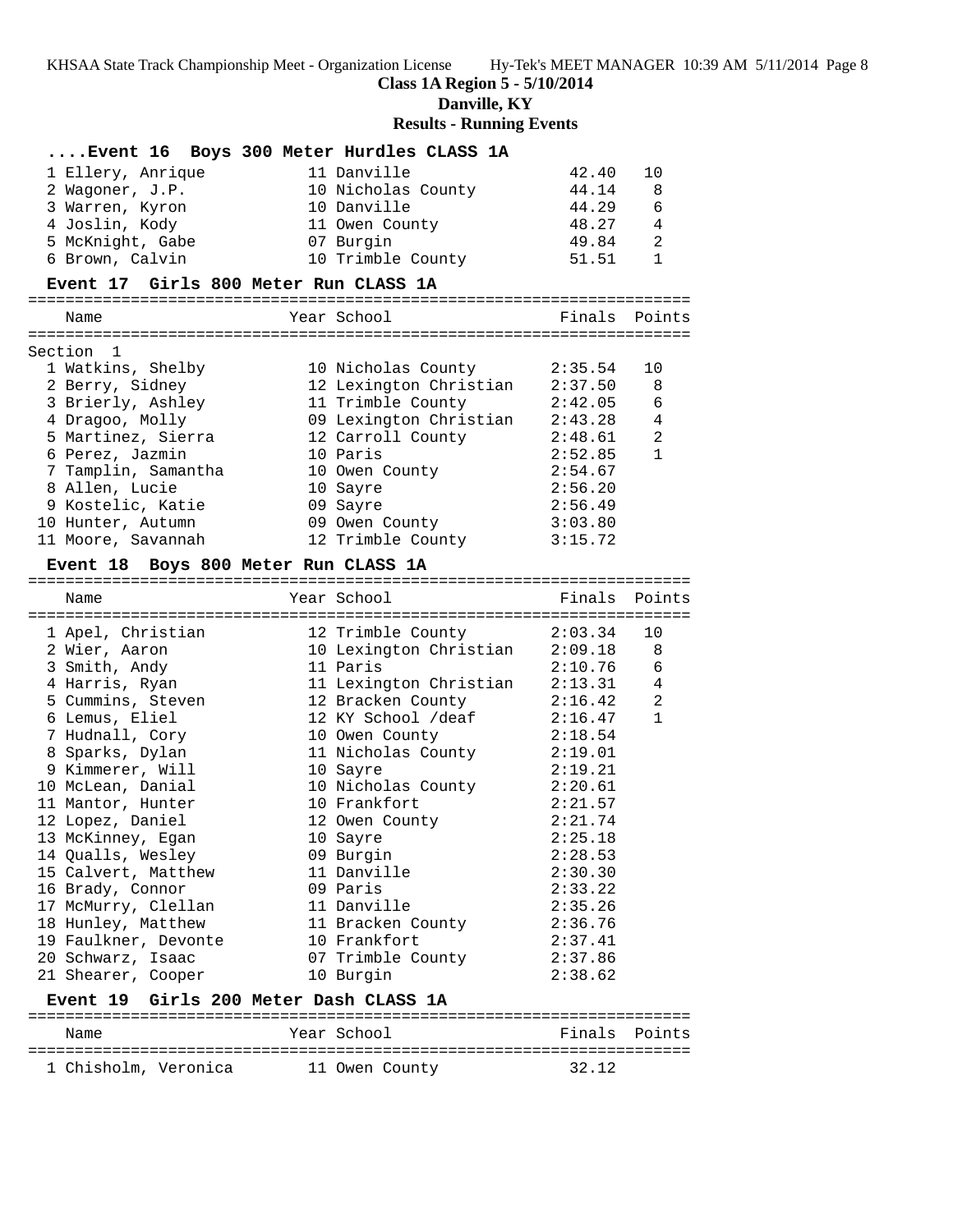### **Class 1A Region 5 - 5/10/2014**

### **Danville, KY**

### **Results - Running Events**

### **....Event 19 Girls 200 Meter Dash CLASS 1A** 2 Thornsbury, Felicia 11 Bracken County 33.69 Section 2 1 Fowler, Audrey 10 Sayre 33.24 2 Wilhoite, Sarah 12 Owen County 33.61 Section 3 1 Green, Abby 09 Nicholas County 30.30 2 Young, Destiny 12 Danville 30.54 3 Sibert, Courtney 07 Nicholas County 30.71 4 Bilberry, Emma 09 Sayre 31.26 Section 4 1 Marcinek, Liz 12 Burgin 26.97 10 2 Malik, Khatirah 09 Paris 27.32 8 3 Tyler, Kayla 10 Burgin 28.73 6 4 Wilcoxson, Amber 12 Frankfort 29.19 4 5 Fugman, Lauren 10 Lexington Christian 29.34 2 6 Hendren, Alexis 12 Danville 29.37 1 **Event 20 Boys 200 Meter Dash CLASS 1A** ======================================================================= Name The Year School The Finals Points ======================================================================= Section 1 1 McKenzie, Michael 09 Burgin 28.92 1 2 Fleig, Josh 08 Eminence 29.36 3 Kidwell, Nicholas 08 Eminence 30.40 Section 2 1 Holsinger, Jackson 09 Burgin 29.36 2 Schwarz, Isaac 07 Trimble County 29.50 3 Marsh, Jacob 10 Bracken County 29.63 4 Brock, Branden 12 Carroll County 29.90 5 Fugate, Brody 08 Trimble County 30.57

| Section 4           |                        |       |      |
|---------------------|------------------------|-------|------|
| 1 Hamilton, Graften | 12 Lexington Christian | 23.92 | - 10 |
| 2 Johnson, Trenton  | 11 Danville            | 24.41 | 8    |
| 3 Craven, Brian     | 10 Sayre               | 24.70 | 6    |
| 4 Wagoner, J.P.     | 10 Nicholas County     | 25.50 | 4    |
| 5 Bitler, Logan     | 11 Owen County         | 26.92 |      |
| -- Singleton, Josh  | 12 Danville            | DNF   |      |

### **Event 21 Girls 3200 Meter Run CLASS 1A**

| Name                | Year School            | Finals Points |                |
|---------------------|------------------------|---------------|----------------|
| Section 1           |                        |               |                |
| 1 Patterson, Maddox | 11 Sayre               | 11:24.46      | 10             |
| 2 Smith, Meagan     | 12 Danville            | 11:24.78      | 8              |
| 3 Wilberding, Kylie | 11 Trimble County      | 12:57.27      | 6              |
| 4 Watkins, Shelby   | 10 Nicholas County     | 13:03.10      | $\overline{4}$ |
| 5 Hamilton, Bethany | 09 Lexington Christian | 13:15.05      | 2              |
| 6 Mitchell, Mikayla | 10 Lexington Christian | 14:04.86      | 1              |
| 7 Papai, Shelby     | 07 Trimble County      | 14:45.94      |                |
|                     |                        |               |                |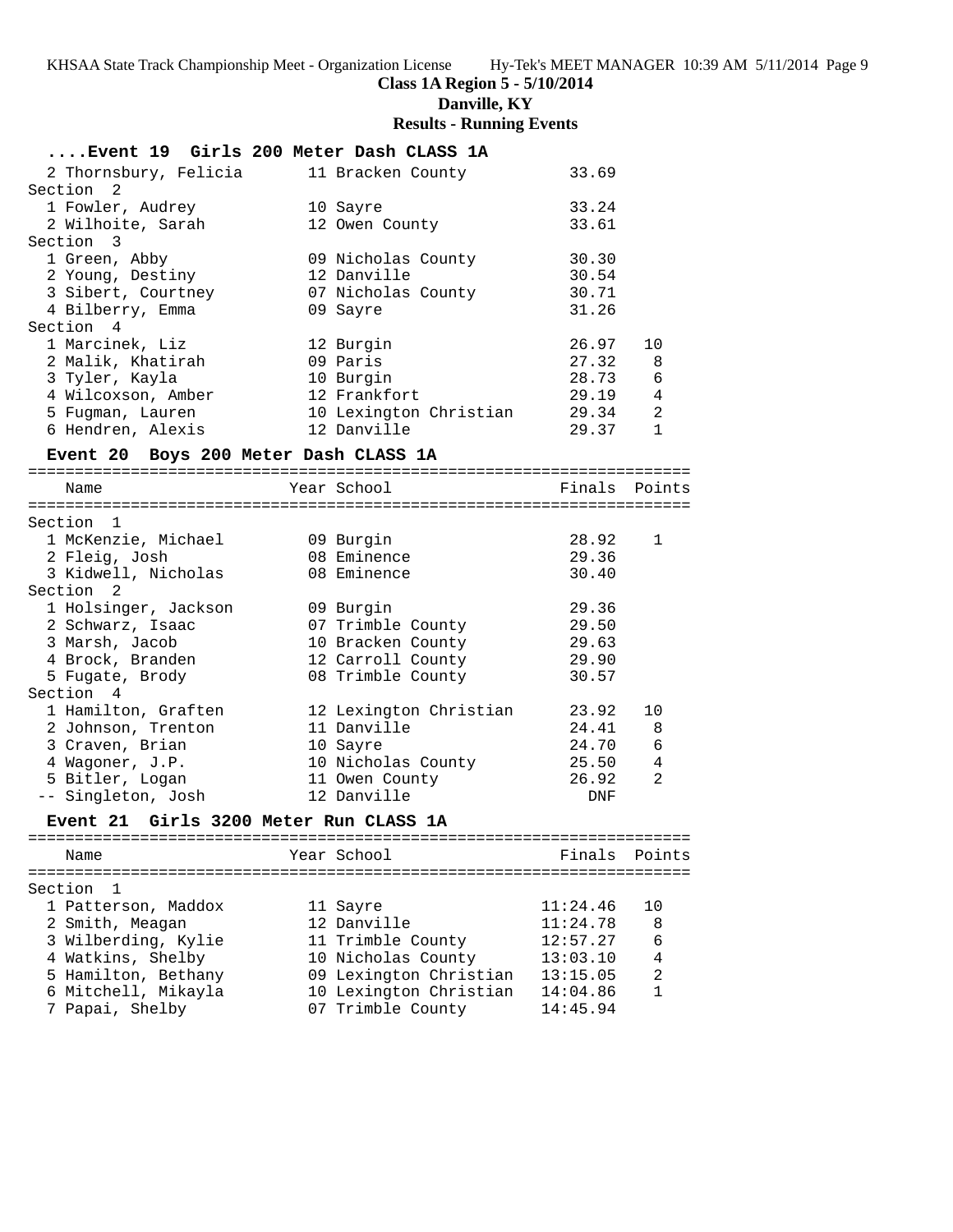### **Class 1A Region 5 - 5/10/2014**

**Danville, KY**

### **Results - Running Events**

### **Event 22 Boys 3200 Meter Run CLASS 1A**

| Name                                      |  | Year School    |                            | Finals   | Points       |
|-------------------------------------------|--|----------------|----------------------------|----------|--------------|
| 1 Trenary, Hunter                         |  | 12 Owen County |                            | 9:50.40  | 10           |
| 2 Waltman, Nicholas                       |  | 12 Sayre       |                            | 10:11.65 | 8            |
|                                           |  |                |                            |          |              |
| 3 Huff, Adam                              |  |                | 09 Lexington Christian     | 10:25.58 | 6            |
| 4 Hatfield, Drew                          |  | 07 Burgin      |                            | 12:27.91 | 4            |
| 5 Hodges, Daylan                          |  | 07 Burgin      |                            | 12:28.85 | 2            |
| 6 Brittain, Will                          |  |                | 09 Lexington Christian     | 12:38.27 | $\mathbf{1}$ |
| 7 Baird, Alden                            |  | 09 Danville    |                            | 14:45.20 |              |
| Event 23 Girls 4x400 Meter Relay CLASS 1A |  |                |                            |          |              |
| School                                    |  |                |                            | Finals   | Points       |
|                                           |  |                |                            |          |              |
| 1 Lexington Christian                     |  |                |                            | 4:28.90  | 10           |
| 1) Sapp, Gracie 10                        |  |                | 2) Hacker, Audrey Grace 10 |          |              |
| 3) Palmer, Skyler 09                      |  |                | 4) Mitchell, Sophia 08     |          |              |
| 5) Dragoo, Molly 09                       |  |                | 6) Berry, Sidney 12        |          |              |
| 7) Campbell, Taylor 10                    |  | 8)             |                            |          |              |
| 2 Bracken County                          |  |                |                            | 4:37.76  | 8            |
| 1) Anderson, Ashley 11                    |  |                | 2) Brindley, Brooklynn 12  |          |              |
| 3) Kurtz, Gracie 10                       |  |                | 4) Myers, Lydia 12         |          |              |
| 5) Thornsbury, Felicia 11                 |  |                | 6) Stephenson, Chelsea 11  |          |              |
| 7) White, Alisha 11                       |  |                | 8) Anderson, Samantha 09   |          |              |
|                                           |  |                |                            | 4:44.60  | 6            |
| 3 Burgin                                  |  |                |                            |          |              |
| 1) Auvil, Sarah 10                        |  |                | 2) Brown, Riley 10         |          |              |
| 3) Hughes, Megan 12                       |  |                | 4) Tyler, Kayla 10         |          |              |
| 5) Shepherd, Taylor 10                    |  |                | 6) Hurt, Emilee 12         |          |              |
| 7) Culp, Haley 10                         |  |                | 8) Hagan, Bekah 07         |          |              |
| 4 Trimble County                          |  |                |                            | 4:50.74  | 4            |
| 1) Baird, Kirsten 10                      |  |                | 2) Brierly, Ashley 11      |          |              |
| 3) Chilton, Tessa 09                      |  |                | 4) Wilberding, Kylie 11    |          |              |
| 5) Moore, Savannah 12                     |  |                | 6) Papai, Shelby 07        |          |              |
| 7) Cooley, Olivia 12                      |  | 8)             |                            |          |              |
| 5 Nicholas County                         |  |                |                            | 4:55.61  | 2            |
| 1) Watkins, Shelby 10                     |  |                | 2) Hughes, Jillian 09      |          |              |
| 3) Martin, Autumn 09                      |  |                | 4) Jolly, Hannah 09        |          |              |
| 5) Stafford, Shelby 07                    |  |                | 6) Sibert, Courtney 07     |          |              |
| 7) Sowell, Samantha 08                    |  |                | 8) Green, Abby 09          |          |              |
| 6 Owen County                             |  |                |                            | 4:56.96  | $\mathbf 1$  |
| 1) Burford, Andi 12                       |  |                | 2) Jacobs, Nicki 10        |          |              |
| 3) Hunter, Autumn 09                      |  |                | 4) Byers, Mikala 11        |          |              |
| 5) Chisholm, Veronica 11                  |  |                |                            |          |              |
|                                           |  |                | 6) Tamplin, Samantha 10    |          |              |
| 7) Hagar, Audrey 10                       |  |                | 8) Bibb, Emily 10          |          |              |

#### **Event 24 Boys 4x400 Meter Relay CLASS 1A**

======================================================================= School **Finals** Points **Points** ======================================================================= 1 Nicholas County 4:03.57 2 1) Richardson, Zach 09 2) Fryman, Logan 12 3) Sparks, Dylan 11 (4) McLean, Danial 10 5) Conyers, Aaron 09 6) Wagoner, J.P. 10 7) Tincher, Chase 09 8) Hurd, Carl 12 Section 2